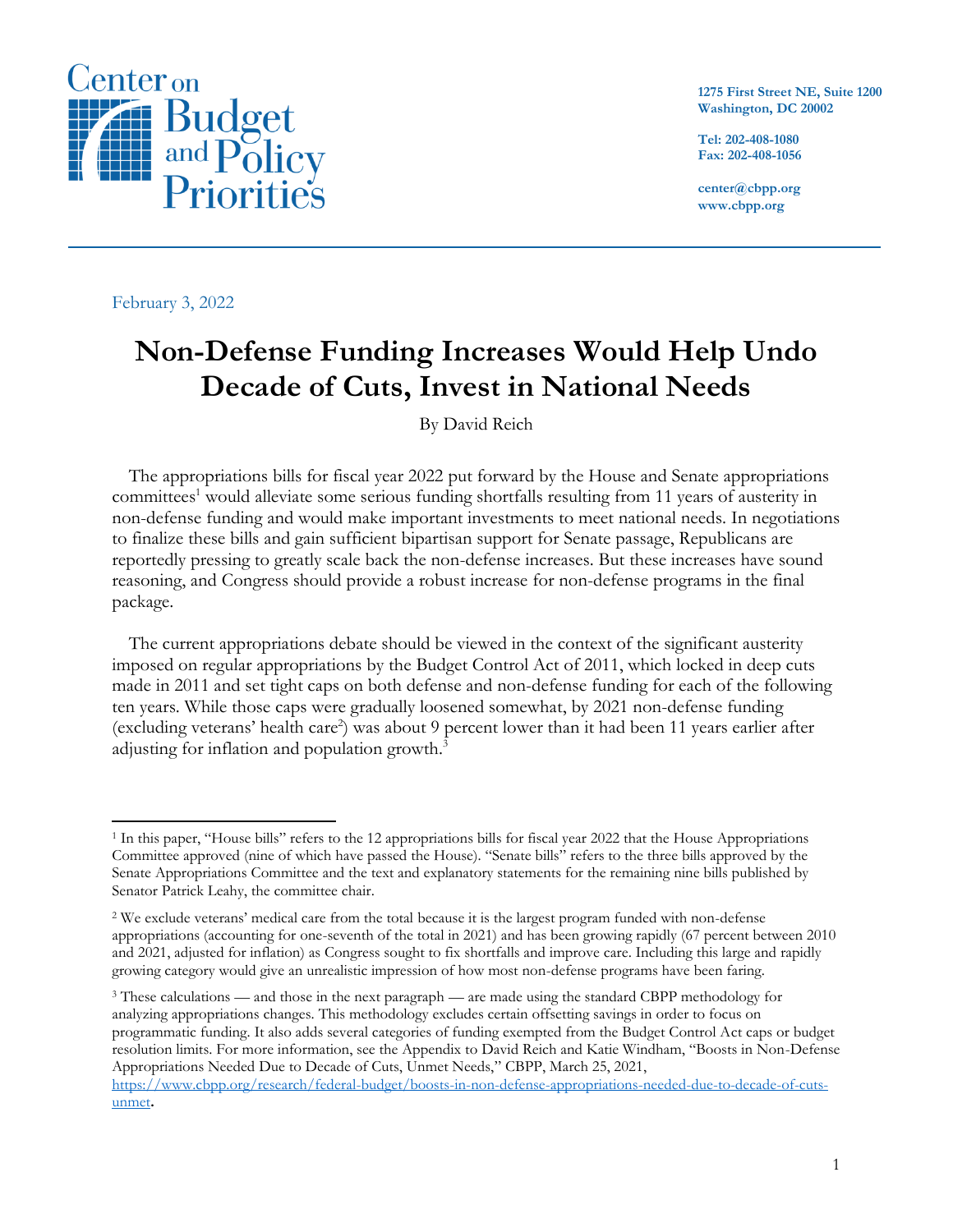In aggregate, the pending appropriations bills for 2022 would reverse the remaining cuts and bring funding slightly above the 2010 level (after adjusting for inflation and population and excluding veterans' medical care). The House versions would lift 2022 non-defense funding to about 3 percent higher than it was in 2010, while the Senate versions would produce an increase of about 1 percent above 2010.

These are relatively modest increases in a historical context, but the resulting funding levels accomplish a wide range of goals: for example, in some cases, they would alleviate deep cuts; in others, they would accommodate rising demand and costs; and in others, they would make major investments in meeting national needs. Following are some examples of funding increases in the House and Senate bills that help illustrate why policymakers should provide robust funding for nondefense appropriations in 2022.

## Funding Increases Needed to Undo Deep Cuts, Make Key Investments

For some agencies and functions — such as the Internal Revenue Service, the Environmental Protection Agency, and the Social Security Administration — the House and Senate appropriations bills for 2022 would only partially fill the deep holes in their budgets after years of underinvestment.

- **IRS tax enforcement and taxpayer assistance.** IRS funding was cut by 20 percent between 2010 and 2021 after adjusting for inflation. These cuts have diminished the agency's capacity to enforce the tax laws and help taxpayers navigate the tax system. Staffing is down 22 percent since 2010, overall audit rates have dropped 58 percent, and the IRS answered less than onethird of taxpayer calls in 2019.<sup>4</sup> Both the House and Senate appropriations bills provide a 14 percent increase for the IRS, as a first step toward restoring its capacity to collect taxes owed and respond to taxpayer inquiries.
- **Environmental Protection Agency (EPA).** EPA's budget was cut by 27 percent, adjusted for inflation, between 2010 and 2021 — one of the largest cuts to any major agency — and its staff was cut by 17 percent over the same period. These reductions affected most areas of EPA operations, including scientific activities, regulatory and enforcement programs, cleanup of Superfund hazardous waste sites, and assistance to state and local agencies. The House bill provides a 23 percent increase for the EPA, while the Senate provides a 14 percent increase.
- **Social Security Administration (SSA) operations.** SSA's basic operating budget decreased by 13 percent between 2010 and 2021, adjusted for inflation. 5 Its staff also shrank by 13 percent over that period, while the number of Social Security beneficiaries rose by 21 percent. Funding shortfalls have made it more difficult for SSA to perform basic functions such as determining eligibility, paying benefits accurately and on time, and updating them promptly

<sup>4</sup> Chuck Marr *et al*., "Congress Needs to Take Two Steps to Fund the IRS for the Short and Long Term," CBPP, February 1, 2022, [https://www.cbpp.org/research/federal-tax/congress-needs-to-take-two-steps-to-fund-the-irs-for](https://www.cbpp.org/research/federal-tax/congress-needs-to-take-two-steps-to-fund-the-irs-for-the-short-and-long-term)[the-short-and-long-term.](https://www.cbpp.org/research/federal-tax/congress-needs-to-take-two-steps-to-fund-the-irs-for-the-short-and-long-term)

<sup>5</sup> This calculation excludes "program integrity" funding that is outside the budget resolution allocation and is available only for periodically reviewing certain disability and Supplemental Security Income beneficiaries' eligibility.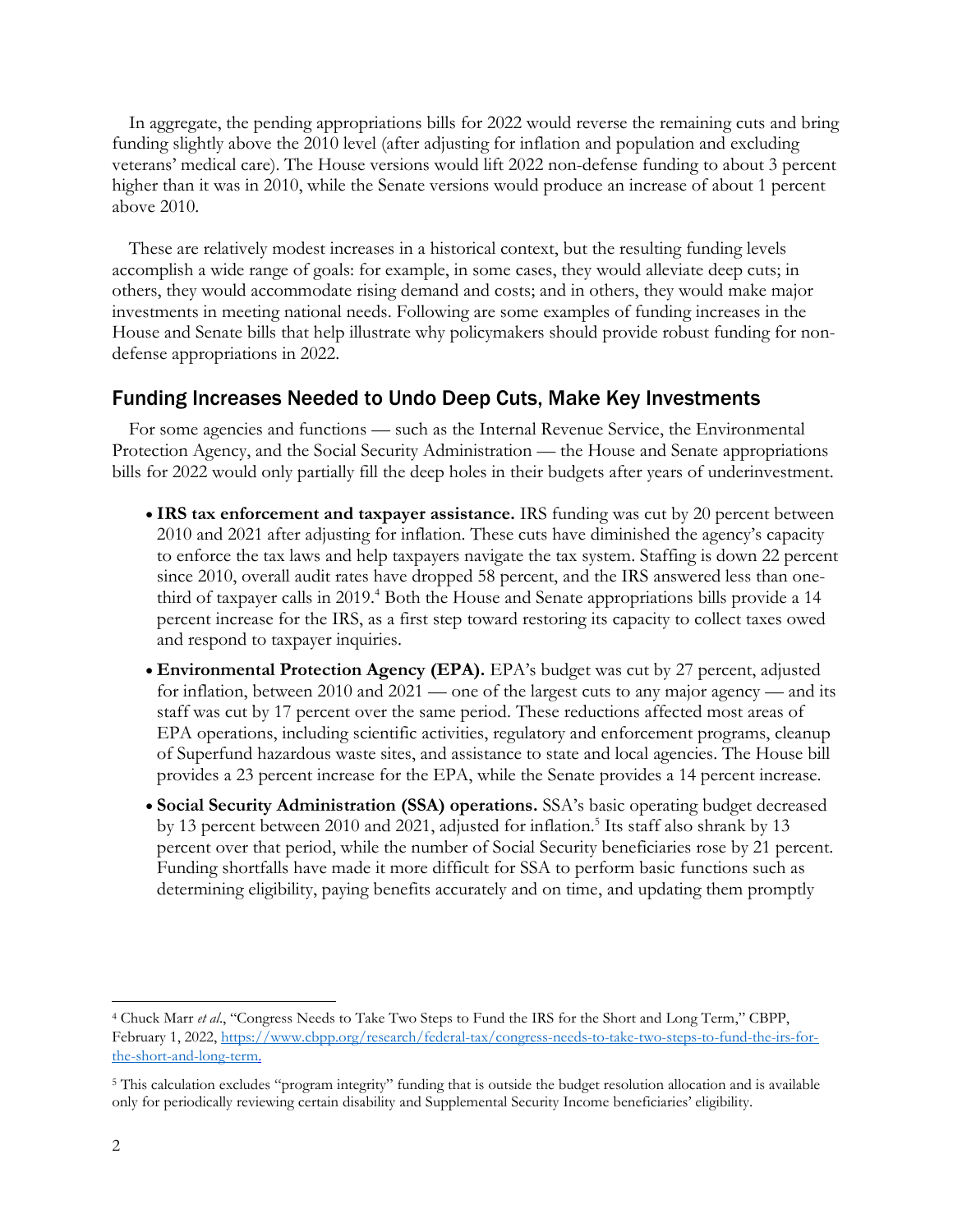when circumstances change.<sup>6</sup> The House bill provides a 9 percent increase in the Social Security basic budget and the Senate bill provides an 8 percent increase.

In other cases, such as housing assistance, funding has fallen far short of need for decades and the 2022 appropriations bills would make modest progress toward greater adequacy. Similarly, financial support for undergraduate students from low- and moderate-income families has failed to keep pace with the rising cost of higher education, which the bills would help address.

- **Housing assistance.** In contrast to several major low-income assistance programs, federal housing assistance is funded almost entirely through annual appropriations. This funding falls far short of meeting national needs, as rental assistance programs currently reach only about 1 in 4 eligible households. <sup>7</sup> The House and Senate appropriations bills provide some important increases for housing, though they are modest in scope relative to needs. The House bill includes \$1 billion to support an additional 125,000 Housing Choice Vouchers, which help low-income households rent modest units in the private market, and both bills provide funds to ensure that existing voucher subsidies are adequate to cover sharply rising market rent and utility costs. Both bills also include increases for grants to support people experiencing homelessness; housing programs serving Native Americans in tribal areas; and funding to repair and upgrade public housing, which provides affordable homes to nearly 1 million households.
- **Financial aid for college students**. The House and Senate bills increase Pell Grants, which are the foundation of federal financial aid for undergraduate students from low- and moderate-income families. Annual appropriations provide more than three-quarters of the funding for this student aid, with mandatory funding providing the rest. Pell Grant purchasing power has been declining. While the maximum grant amount —the basis for computing all grants — rose by 17 percent from academic year 2010-11 to 2021-22, that increase fell far short of the 40 percent rise in average tuition, fees, and room and board at four-year colleges and universities as estimated by the College Board. Both bills provide a \$400 (6 percent) increase in the maximum grant.

In still other areas, the appropriations bills would not only alleviate shortfalls but also make important new investments to address pressing national problems, such as by doubling federal education assistance for school districts serving low-income families or providing substantial new funding for bolstering the capacity of the nation's public health system.

• **Support for equity in elementary and secondary education.** Both the House and Senate bills go beyond reversing erosion that has occurred over the last decade in federal aid to education by providing substantial increases in some areas. They double (or, in the case of the House, more than double) funding for the "Title I" Aid to Disadvantaged Students program,

<sup>6</sup> Kathleen Romig, "SSA Needs Large Funding Boosts Following Pandemic, Years of Underinvestment," CBPP, February 3, 2022, [https://www.cbpp.org/blog/ssa-needs-large-funding-boosts-following-pandemic-years-of](https://www.cbpp.org/blog/ssa-needs-large-funding-boosts-following-pandemic-years-of-underinvestment)[underinvestment.](https://www.cbpp.org/blog/ssa-needs-large-funding-boosts-following-pandemic-years-of-underinvestment)

<sup>7</sup> Sonya Acosta and Brianna Guerrero, "Long Waitlists for Housing Vouchers Show Pressing Unmet Need for Assistance," CBPP, October 6, 2021, [https://www.cbpp.org/research/housing/long-waitlists-for-housing-vouchers](https://www.cbpp.org/research/housing/long-waitlists-for-housing-vouchers-show-pressing-unmet-need-for-assistance)[show-pressing-unmet-need-for-assistance.](https://www.cbpp.org/research/housing/long-waitlists-for-housing-vouchers-show-pressing-unmet-need-for-assistance)